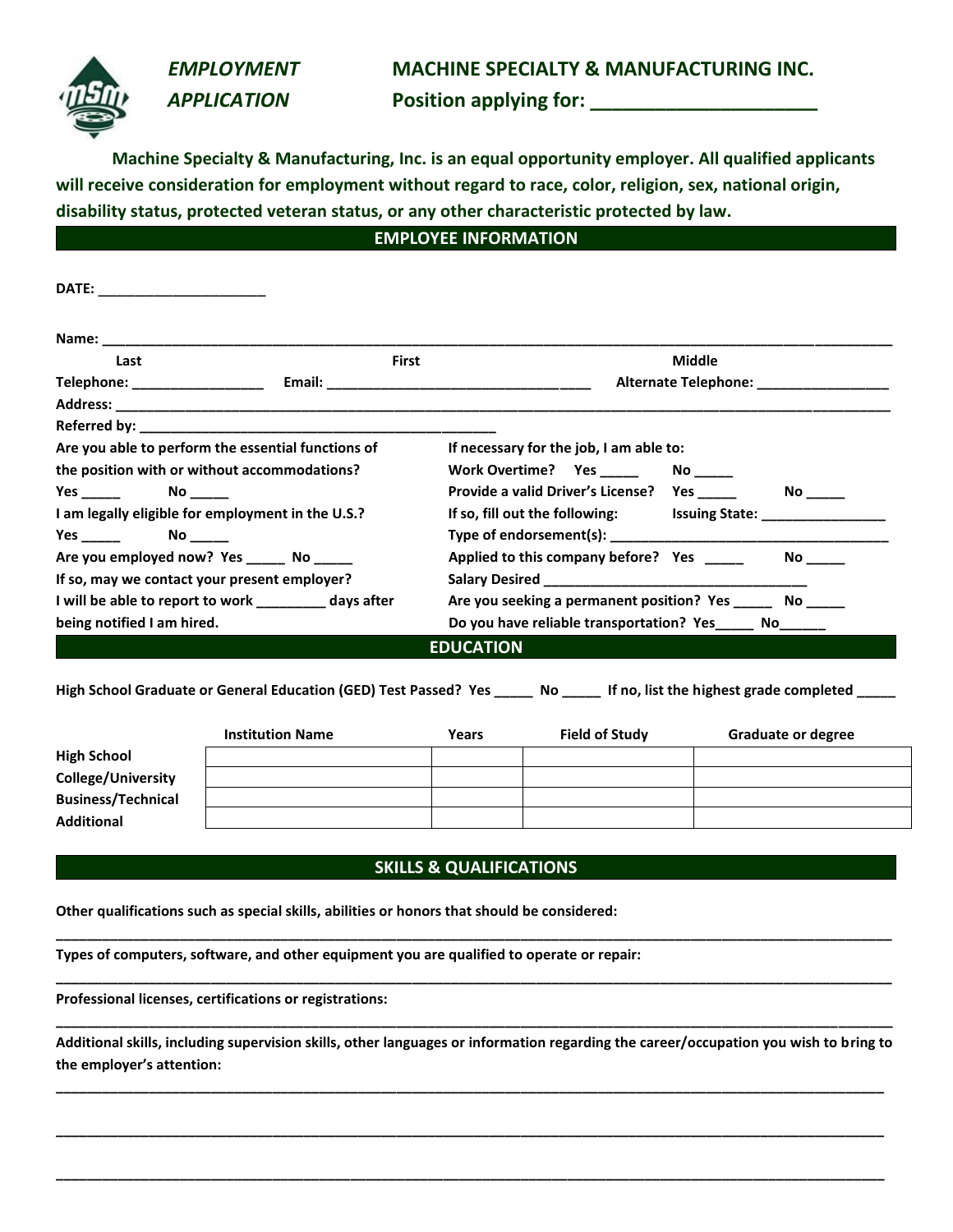## **EMPLOYMENT HISTORY**

**Please list your work experience for the past 10 years beginning with your most recent job held. If you were self-employed, give firm name. Attached additional sheets if necessary.**

| <b>Employer Name and</b>                   | Position title/duties, skills:        |            | <b>Start Date:</b>         | <b>End Date:</b> |
|--------------------------------------------|---------------------------------------|------------|----------------------------|------------------|
| <b>Address</b>                             |                                       |            |                            |                  |
|                                            |                                       |            |                            |                  |
|                                            |                                       |            |                            |                  |
|                                            |                                       |            | <b>Reason for leaving:</b> |                  |
| Pay: $$$                                   |                                       |            |                            |                  |
| Per:                                       | Supervisor:                           | Telephone: |                            |                  |
| <b>Employer Name and</b><br><b>Address</b> | Position Title/duties, skills:        |            | <b>Start Date:</b>         | <b>End Date:</b> |
|                                            |                                       |            |                            |                  |
|                                            |                                       |            | <b>Reason for leaving:</b> |                  |
| Pay: $$$                                   |                                       |            |                            |                  |
| Per:                                       | Supervisor:                           | Telephone: |                            |                  |
| <b>Employer Name and</b><br><b>Address</b> | <b>Position Title/duties, skills:</b> |            | <b>Start Date:</b>         | <b>End Date:</b> |
|                                            |                                       |            |                            |                  |
|                                            |                                       |            | <b>Reason for leaving:</b> |                  |
| Pay: $$$                                   |                                       |            |                            |                  |
| Per:                                       | Supervisor:                           | Telephone: |                            |                  |
| <b>Employer Name and</b><br><b>Address</b> | Position title/duties, skills:        |            | <b>Start Date:</b>         | <b>End Date:</b> |
|                                            |                                       |            |                            |                  |
|                                            |                                       |            | <b>Reason for leaving:</b> |                  |
| Pay: $$$                                   |                                       |            |                            |                  |
| Per:                                       | Supervisor:                           | Telephone: |                            |                  |
| <b>Employer Name and</b>                   | Position title/duties, skills:        |            | <b>Start Date:</b>         | <b>End Date:</b> |
| <b>Address</b>                             |                                       |            |                            |                  |
|                                            |                                       |            |                            |                  |
|                                            |                                       |            | <b>Reason for leaving:</b> |                  |
| Pay: \$                                    |                                       |            |                            |                  |
| Per:                                       | Supervisor:                           | Telephone: |                            |                  |

### **REFERENCES**

| Please list two personal references other than relatives or previous employers. |  |  |  |
|---------------------------------------------------------------------------------|--|--|--|
|---------------------------------------------------------------------------------|--|--|--|

| Name | <b>Address</b> | Telephone        | Occupation | <b>Years Known</b> |
|------|----------------|------------------|------------|--------------------|
| Name | <b>Address</b> | <b>Telephone</b> | Occupation | <b>Years Known</b> |